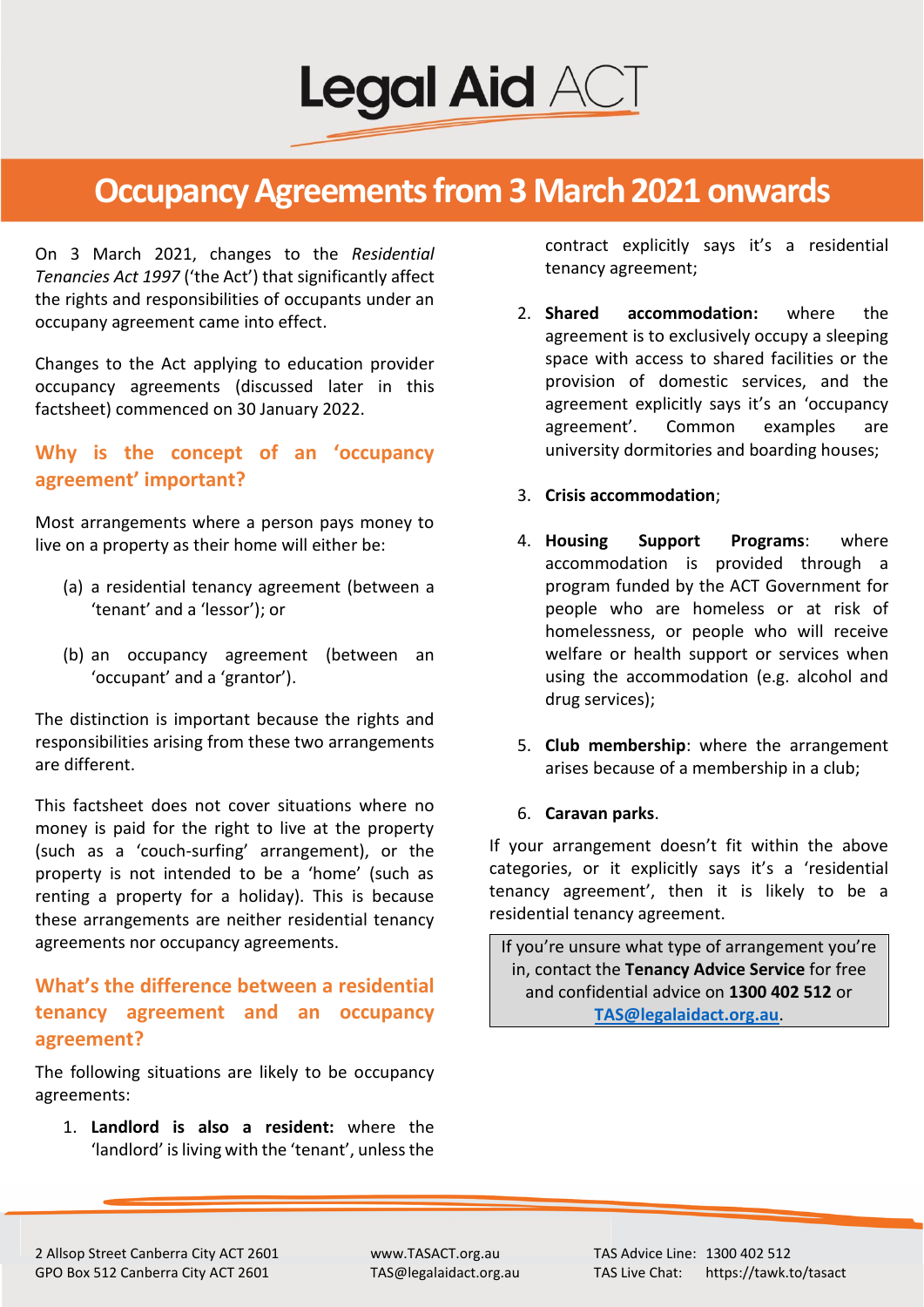

# **The rights and obligations of an occupant under an occupancy agreement**

Occupancy agreements give the parties greater flexibility in determining the rules of the arrangement than residential tenacy agreements.

Despite this greater flexibility, there are a set of 'occupancy principles' that establish the minimum set of rights and obligations of an occupant. Any clause in an occupancy agreement that is inconsistent with an occupancy principle is void.

The below is a summary of the occupancy principles.

#### *Premises must be clean, safe and secure*

The grantor must provide premises that are reasonably clean, in a reasonable state of repair and reasonably secure;

#### *Reasonable and proportionate rules*

Any occupancy rules, and the consequences for breaking them, must be in writing and 'reasonable and proportionate' to the outcome they're designed to achieve.

#### *Occupancy agreement to be in writing*

While occupancy agreements can be oral only, if the total length of the occupancy agreement is longer than 6 weeks, then the grantor has an obligation to ensure the occupancy agreement is in writing.

#### *Security deposits*

Any 'security deposit' the occupant is required to pay must be in writing, lodged with the ACT Revenue Office and capped at the following rates:

- (a) if the occupancy agreement is for longer than 6 months – 4 weeks' worth of occupancy fees; or
- (b) if the occupancy agreement is for less than 6 months and more than 14 days – 2 weeks' worth of occupancy fees; or
- (c) if the occupancy agreement is for less than 14 days – no security deposit is payable.

#### *Quiet enjoyment*

Occupants are entitled to 'quiet enjoyment' and 24 hour access to their premises and bathrooms, and access at reasonable times to shared facilities.

### *Limited intrusion into the premises*

A grantor is only entitled to enter an occupant's premises to carry out repairs or for other 'reasonable purposes'.

### *Fees and charges payable are transparent*

Any fees or charges payable under the occupancy agreement (e.g. utilities) must state the frequency of the fee and how such calculations are worked out.

#### *Condition report*

On the first day an occupant takes possession of the premises, the grantor must give a condition report to the occupant as well as a reasonable opportunity to check it.

## *8 weeks' notice of changes to the occupancy agreement*

The grantor must give 8 weeks' notice to changes to the occupancy agreement (such as fees payable or 'house rules').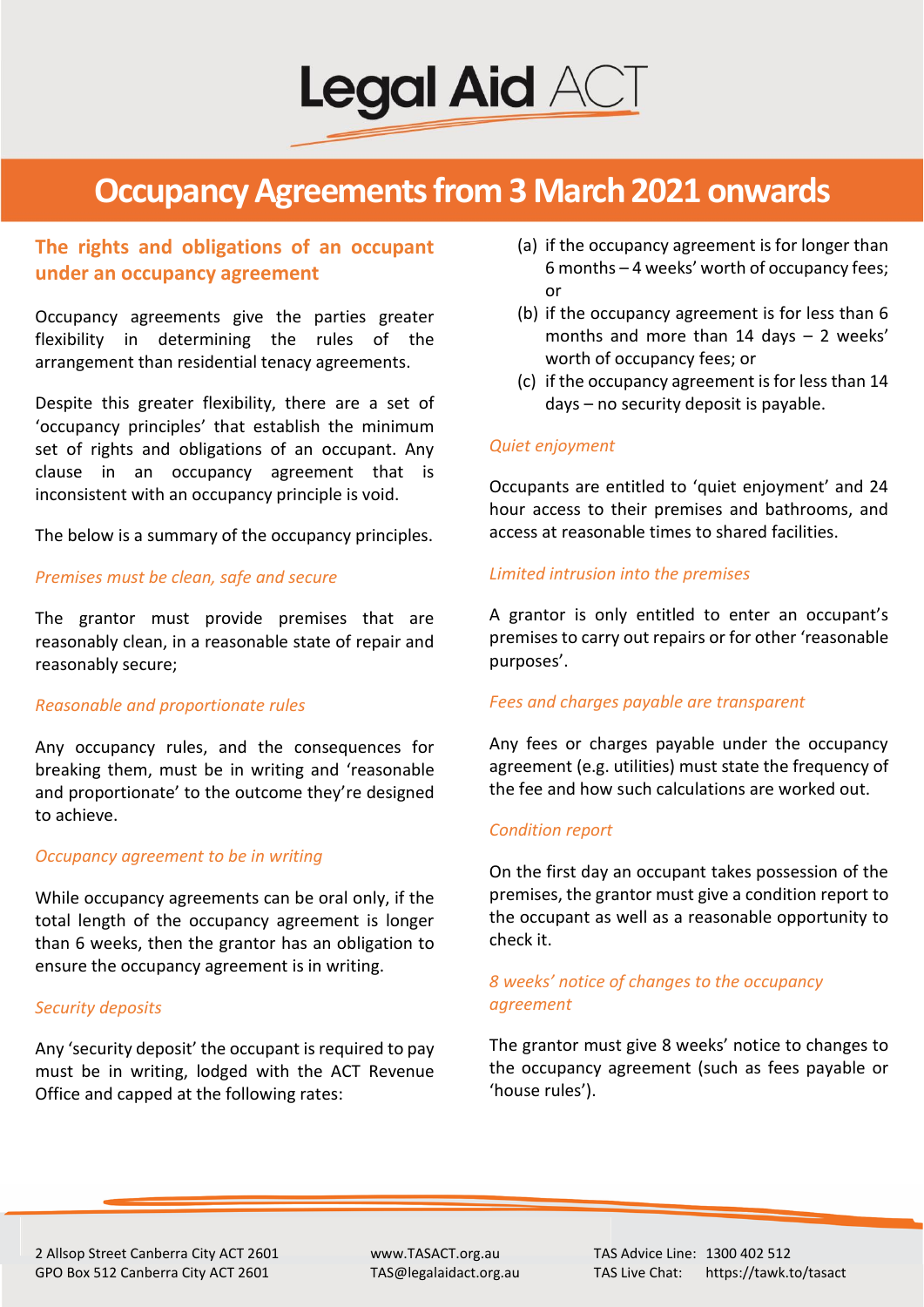

#### *Termination of occupancy agreement provisions*

The occupancy agreement must state under what circumstances the occupancy agreement may be terminated, and provide a reasonable period of notice that must be given by a party before the agreement is terminated.

#### *Dispute resolution details*

The grantor must provide the occupant with the details of any internal dispute resolution process that applies to the agreement, and the contact details for:

- (a) the grantor; and
- (b) at least 1 community dispute resolution service provider; and
- (c) the Human Rights Commission; and
- (d) Legal Aid ACT; and
- (e) The ACT Civil and Administrative Tribunal ('ACAT').

#### *Receipts*

Written receipts must be provided by the grantor to the occupant for payments over \$75, or if the occupant requests a receipt.

### **Obligations on occupants**

An occupant must not behave in a way that detracts from the rights of others (including another occupant) to live and work in the premises in a safe environment, free from harassment or intimidation.

An occupant must vacate the premises when the agreement ends. If this does not occur, the grantor

can commence proceedings in the ACAT seeking a warrant for the occupant's eviction.

An occupant must also, at the end of the occupancy agreement, leave the premises:

- (a) in substantially the same state of cleanliness the premises were in at the start of the occupancy agreement;
- (b) in substantially the same condition the premises were in at the start of the occupancy agreement (allowing for fair wear and tear); and
- (c) ensure the premises is reasonably secure.

A failure to do so can result in deductions from the occupant's security deposit.

### **Terminating an occupancy agreement**

There are five ways in which an occupancy agreement can be terminated:

- (a) By agreement between the occupant and the grantor;
- (b) If the termination is allowed under the occupancy agreement and reasonable notice has been given;
- (c) There has been a serious breach of the occupancy agreement justifying termination;
- (d) The grantor has given notice to change one of the rules of the occupancy agreement, and the occupant has given 2 weeks' notice of an intention to terminate the occupancy agreement; or
- (e) The occupancy agreement is abandoned by the occupant, which generally occurs when